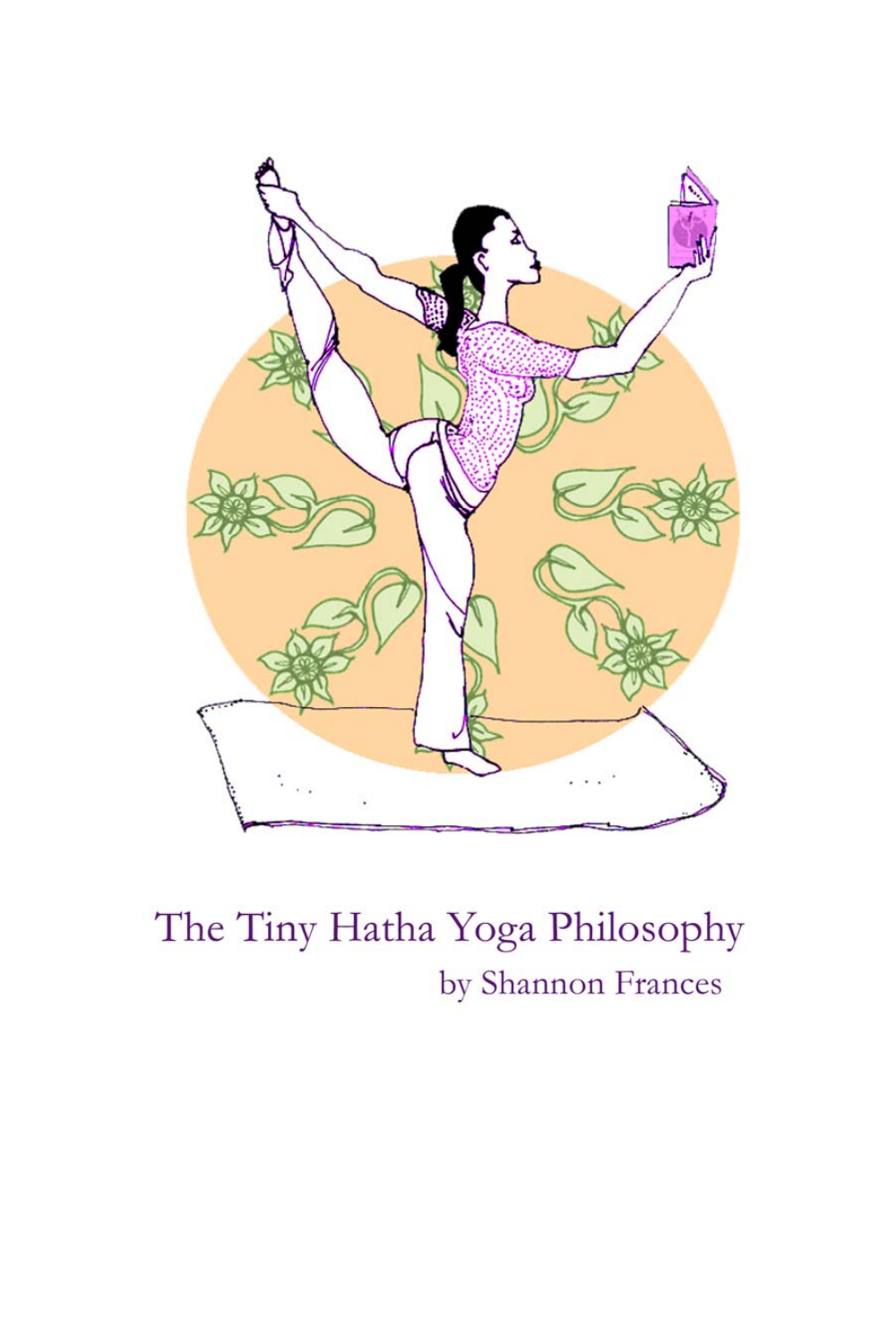# **The Tiny Hatha Yoga Philosophy**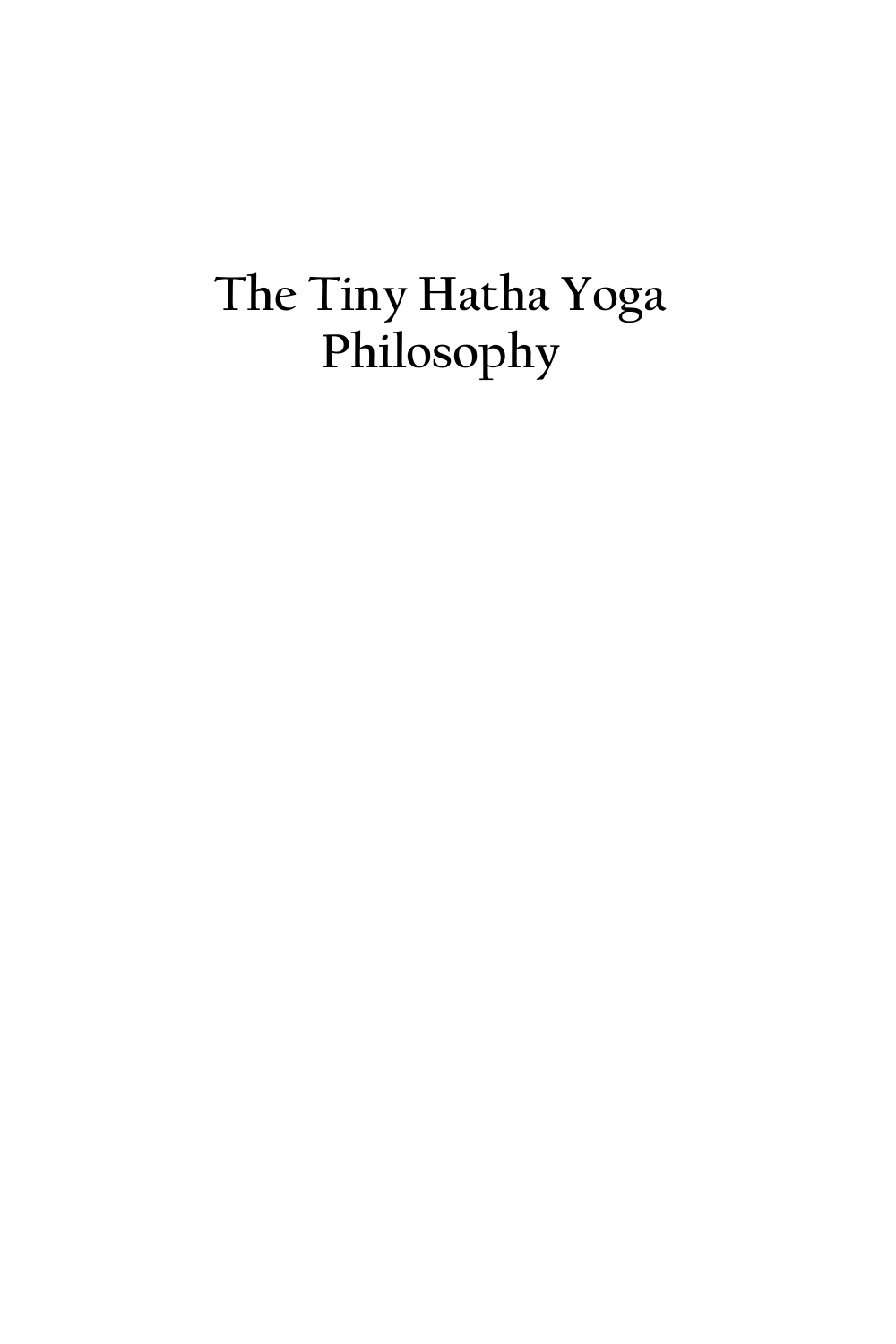The Tiny Hatha Yoga Philosophy by Shannon Frances Illustrations by Hanno Frank. Copyright © 2014 Shannon Frances. All rights reserved Garden Bench Publishing ISBN 978-1-304-61705-7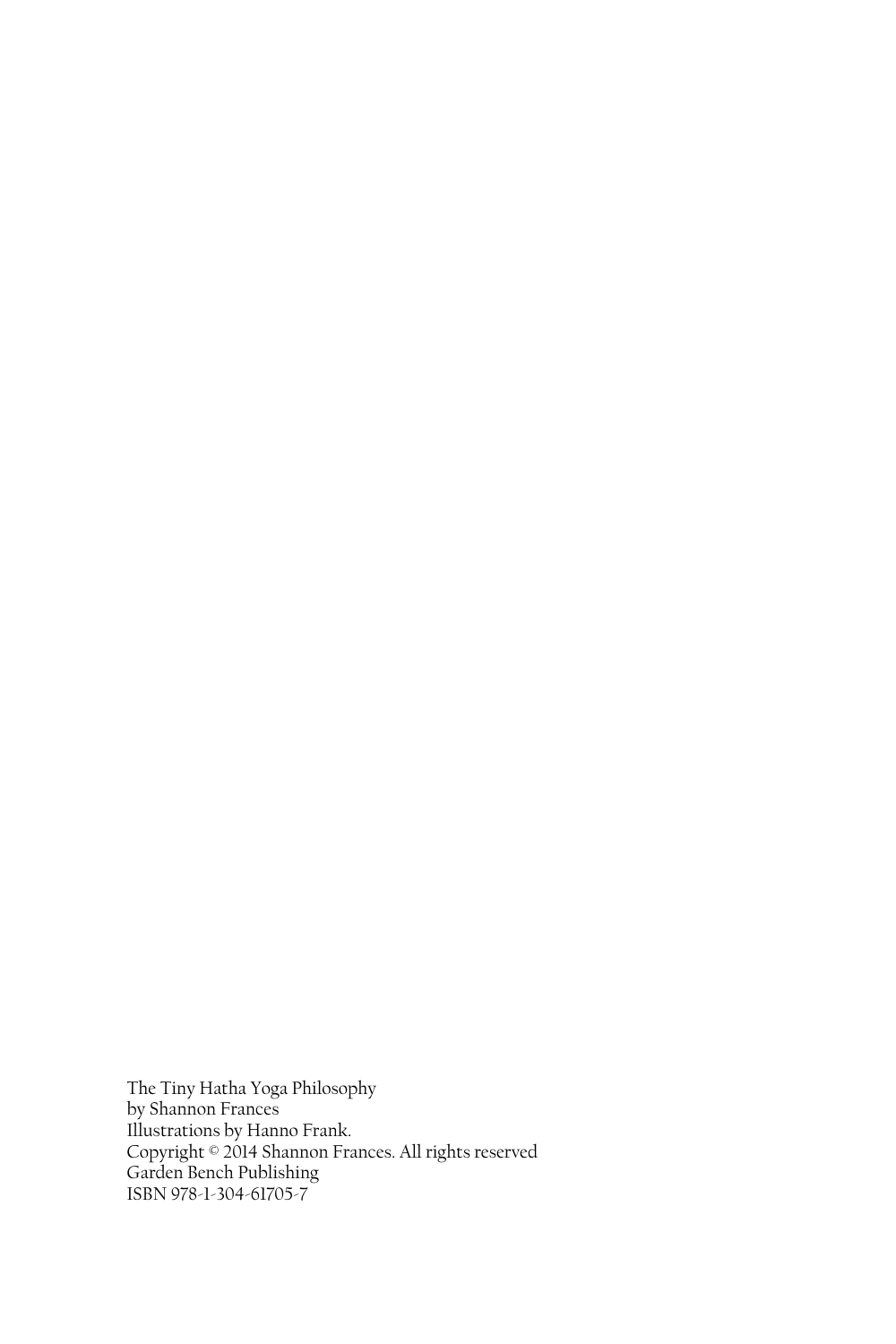Yogas citta vritti nirodha. – Patanjali

*Yoga eliminates the distortions of the mind.*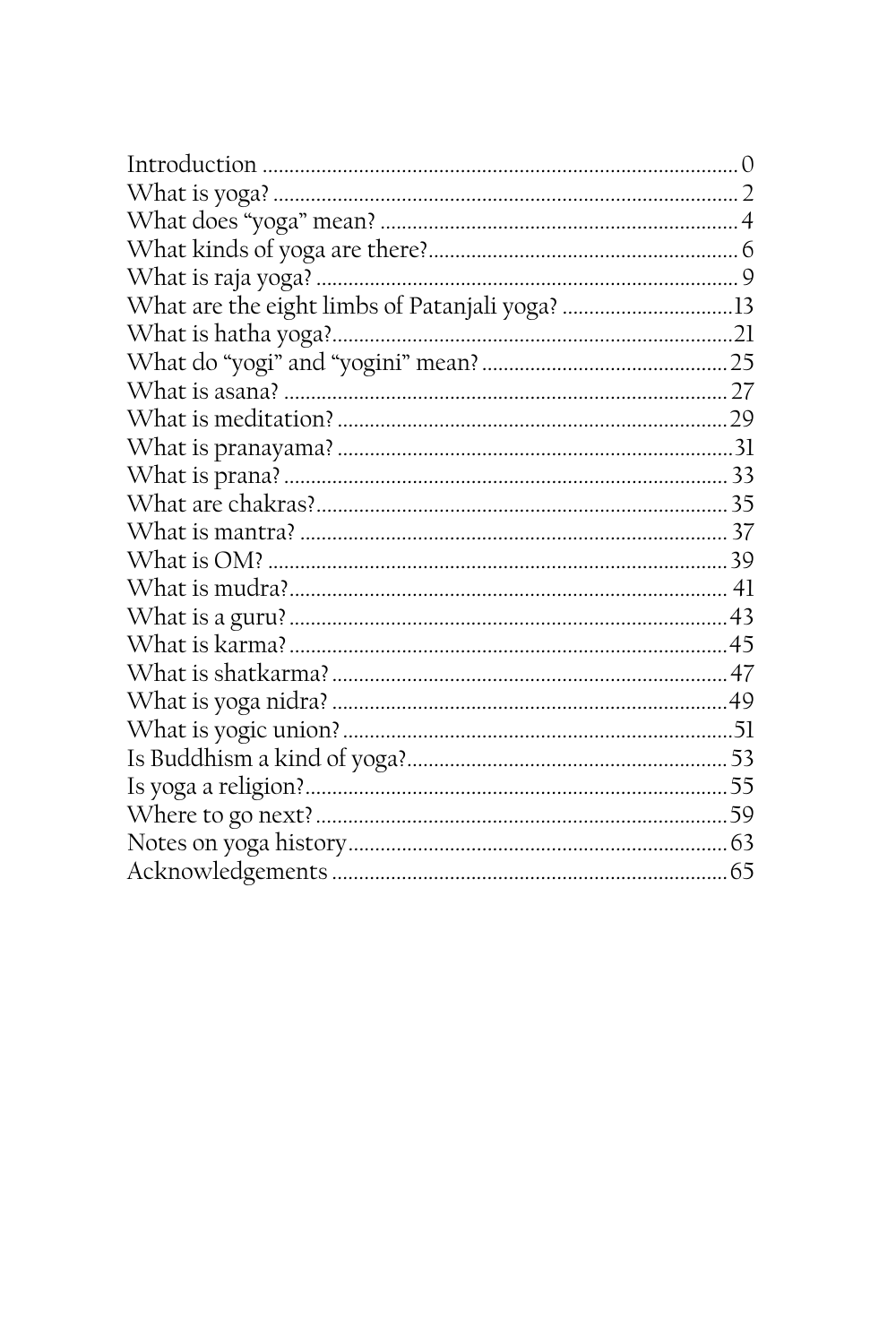#### **Introduction**

This book is intended for yoga students and teachers who would like a short, general introduction to the philosophy of hatha yoga.

The inspiration for this book came from one of my teachers, who began her yoga classes by reading a short passage from various books. Her selection stimulated my curiosity, induced a voracious appetite for yoga books and lead to an enduring quest to answer the question "What is yoga?"

Not every serious student of yoga will have the time or inclination to read Georg Feuerstein's *The Yoga Tradition: Its History, Literature, Philosophy and Practice* or any of the other hefty tomes dedicated to yoga philosophy. This tiny philosophy was written to provide a brief and general introduction of contemporary hatha yoga to supplement and enhance the experiences that yoga students have in their classes and home practice. It is primarily for beginning students, advanced students who do not have time to read a lot of yoga books and yoga teachers who want accessible answers to their student's questions. It is not a guide to practice and it is not intended to replace instruction from a qualified yoga teacher.

This book comes from my own yoga experiences and passion for reading about yoga. Because the first decades of my practice were interrupted by frequent moves, inconsistent access to yoga instruction, fluctuations in free time and changing class schedules, as well as physical limitations and health issues, I feel I have been a beginner for over twenty years. During this time I was exposed to the styles of many different teachers and listened to questions from many different students. These experiences, I feel, have given me a sensitivity to the issues and questions faced by people who are starting out and trying to establish their own yoga practice. While writing, I tried to recall the questions that I asked and was asked by beginning yoga students and have tried to provide accurate, unbiased, concise and relevant answers to the most common questions. At the end of each topic, additional questions are given to spark further interest and self-reflection on the experience of yoga. I have organized the questions to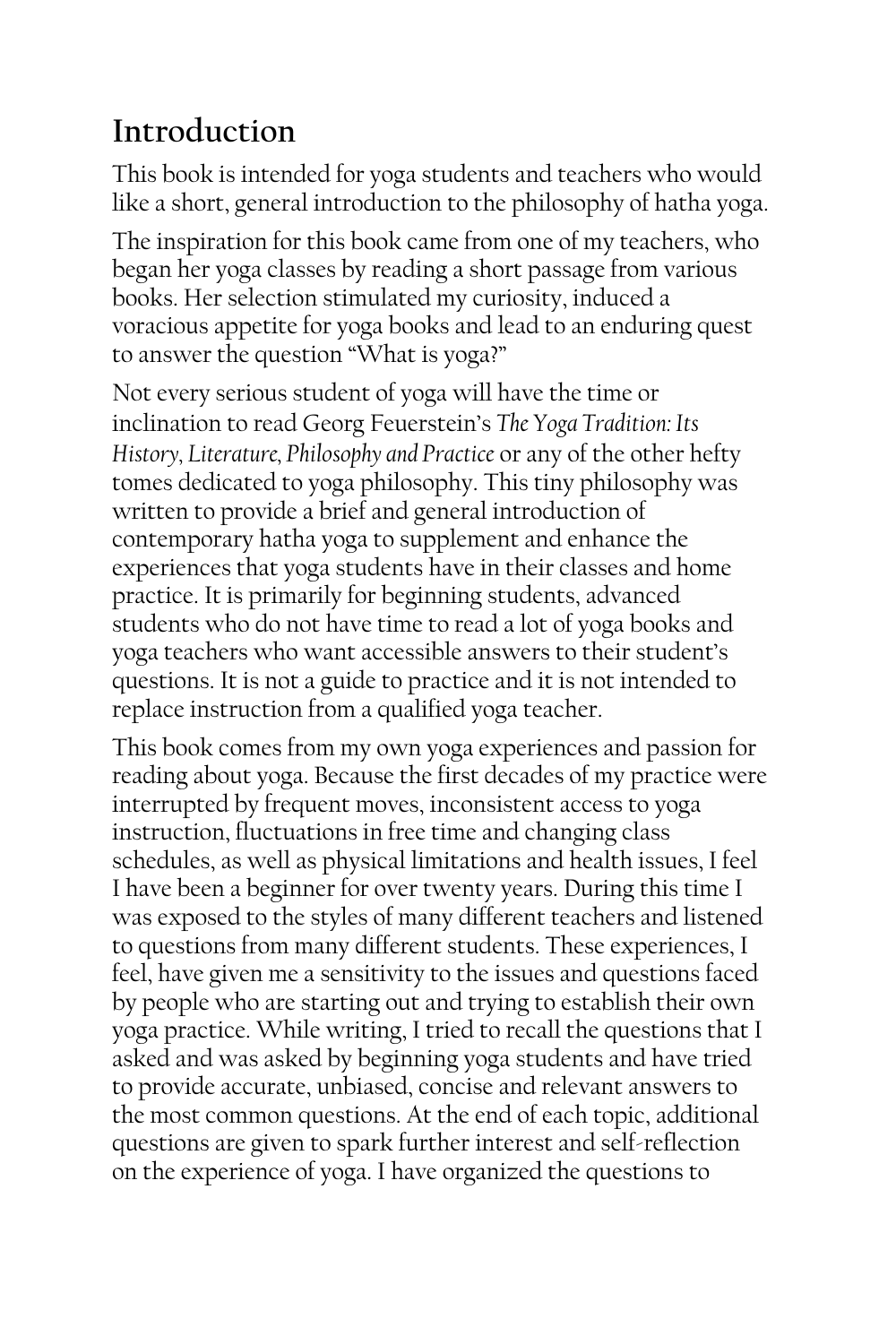reflect the natural flow of inquiry, not like a text book, allowing the reflection of each question to build on the previous.

The practice of yoga is fantastically, enormously, mind bogglingly diverse and I have attempted to honor this diversity within the limits of a book that can be conveniently carried in a yoga-mat bag. The limitations of my own experiences naturally define the limitations of what I can write about yoga. I have no choice but to emphasize the kinds of yoga I have personally experienced and to try to capture this experience in words, which are poor tools for describing something as vast, deep and experiential as yoga. However, I will try to give you enough information to support and encourage your exploration of yoga. With this book, I hope to give back to a tradition that has given me so much.

I would appreciate any corrections and other feedback you might have regarding this book; please contact me at tiny yoga@gardenbenchpublishing.com.

Namaste!

Shannon Frances Nibong Tebal, Malaysia, January 2014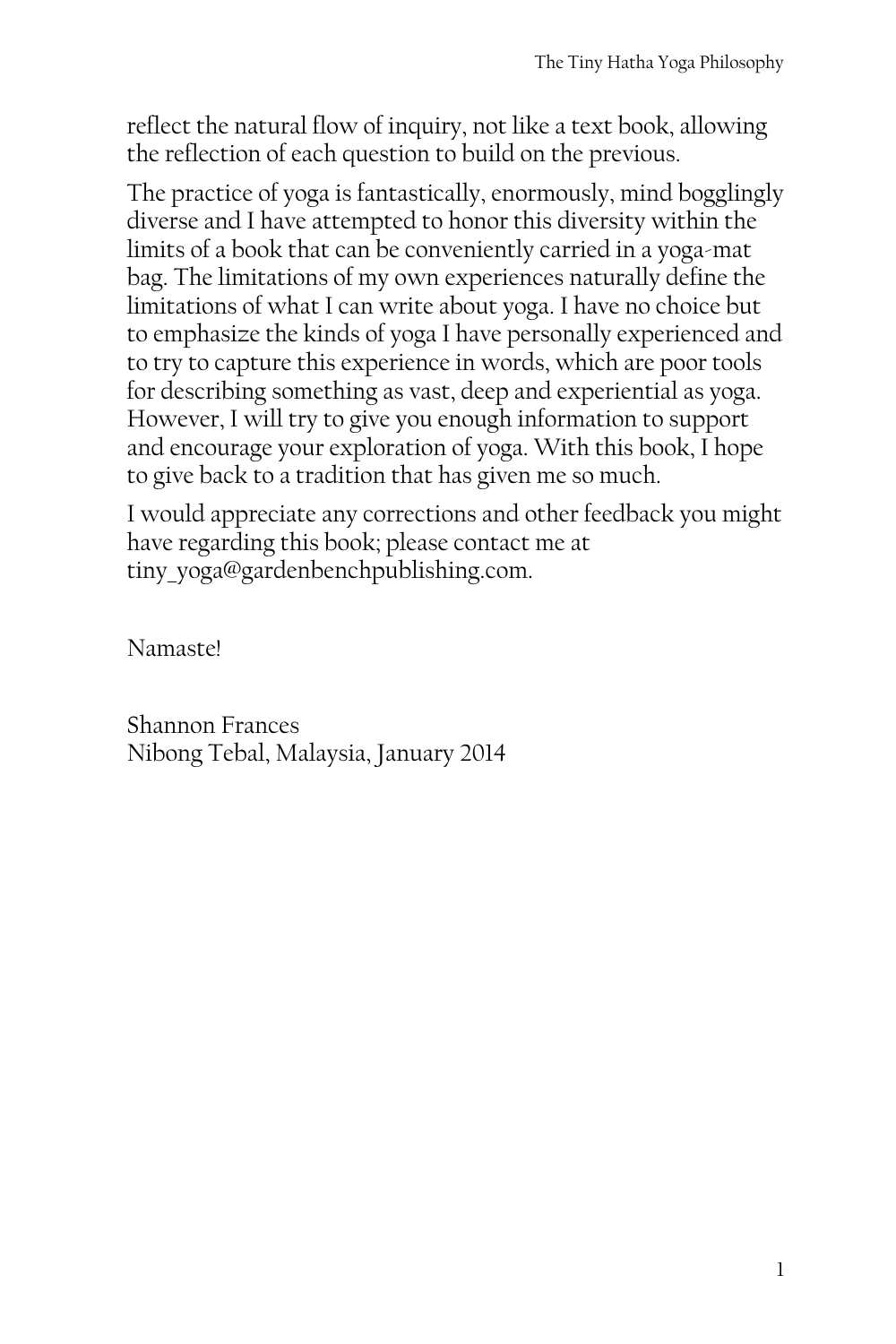#### **What is yoga?**

Yoga is a complicated and vast collection of philosophies, spiritual beliefs, physical practices, lifestyle choices, religious rituals, art forms and documents that originated in the Indian subcontinent. Some of these practices have been communicated to and modified in other countries, and are now being practiced in various forms all over the world.

The goal of yoga has been described as "union with the absolute." However, what the absolute actually is, and guidance for how to achieve union with him, her or it, varies greatly throughout time, culture and the various yoga schools.

It is generally claimed that yoga has been practiced in India for over 4000 years. Many of the terms used in yoga are from the ancient Indian language Sanskrit. As with any practice that endures for so long, yoga has adapted and evolved as the cultural and social environments in which it existed changed. As yoga passed the borders of cultures and languages, it was modified for different groups of practitioners. The practice of yoga has experienced schism, divergence, evolution, reformation and redefinition repeatedly through its extensive history.

What we know of ancient yoga practices bears little resemblance to how yoga is currently practiced. However, the teachings of yoga retain a thread of continuity through the ages and, generally, provide methods for attaining higher states of physical, mental and spiritual well-being. The following are common aspects of yoga practices throughout time:

- Training for moral, spiritual and supernatural development
- Physical exercise and dietary guidelines for health and fitness
- Breathing exercises, chanting and sound for controlling mental states
- Meditation
- Self-observation, self-understanding and self-discipline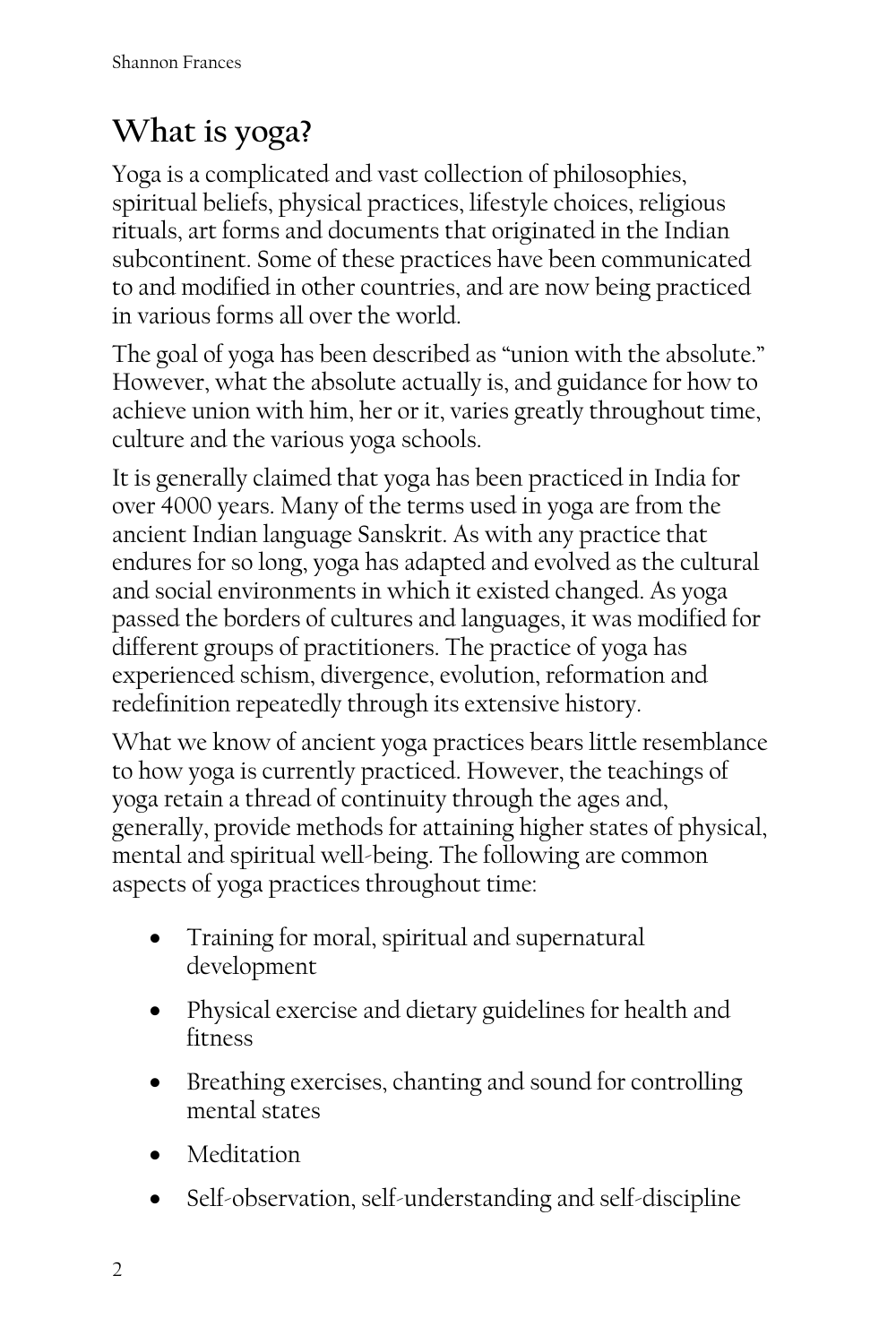- Pursuit of knowledge through study of scriptures and other literature
- Cultivation of beneficial emotional states, such as compassion or devotion
- Use of rituals to enhance any of the above

The details and philosophy of yoga methods, however, are astonishingly diverse. A few centuries ago, yoga was only practiced by males of an elite class within exclusive, secret communities. Yoga has become more egalitarian and accessible — now everyone can practice yoga. For much of its history, hatha yoga practice included physical exercise only as a method to calm the mind and increase physical and mental stamina for more strenuous endeavors. Currently in the West, hatha yoga is practiced primarily for physical fitness, and most teachers do not address esoteric topics in their classes. Yoga, from its historical roots to the enormous diversity of current practices, seems to refuse limitation and defy any definition.

*Which of the listed aspects of yoga have you experienced? Which have been useful to you? Which are you interested in pursuing further? Do you consider them all valid aspects of yoga?* 

*Yoga can be considered a way to access and expand normal capacities that are underused. Where do you need to develop? Are your personal goals for your yoga practice more related to physical, mental or spiritual transformation? How does your practice address these issues? How has your practice already been helpful to you? How open are you to other aspects of yoga that may be new to you?* 

*Yoga offers a whole-body philosophy, which differs from many kinds of Western philosophy, which are predominately concerned with thoughts and matters of the intellect (consider René Descartes' statement, "I think therefore I am"). How integrated is your approach?* 

*Have you ever met a yoga practitioner that you really admire? Do you believe that their yoga practice contributed to the attainment of their admirable characteristics?*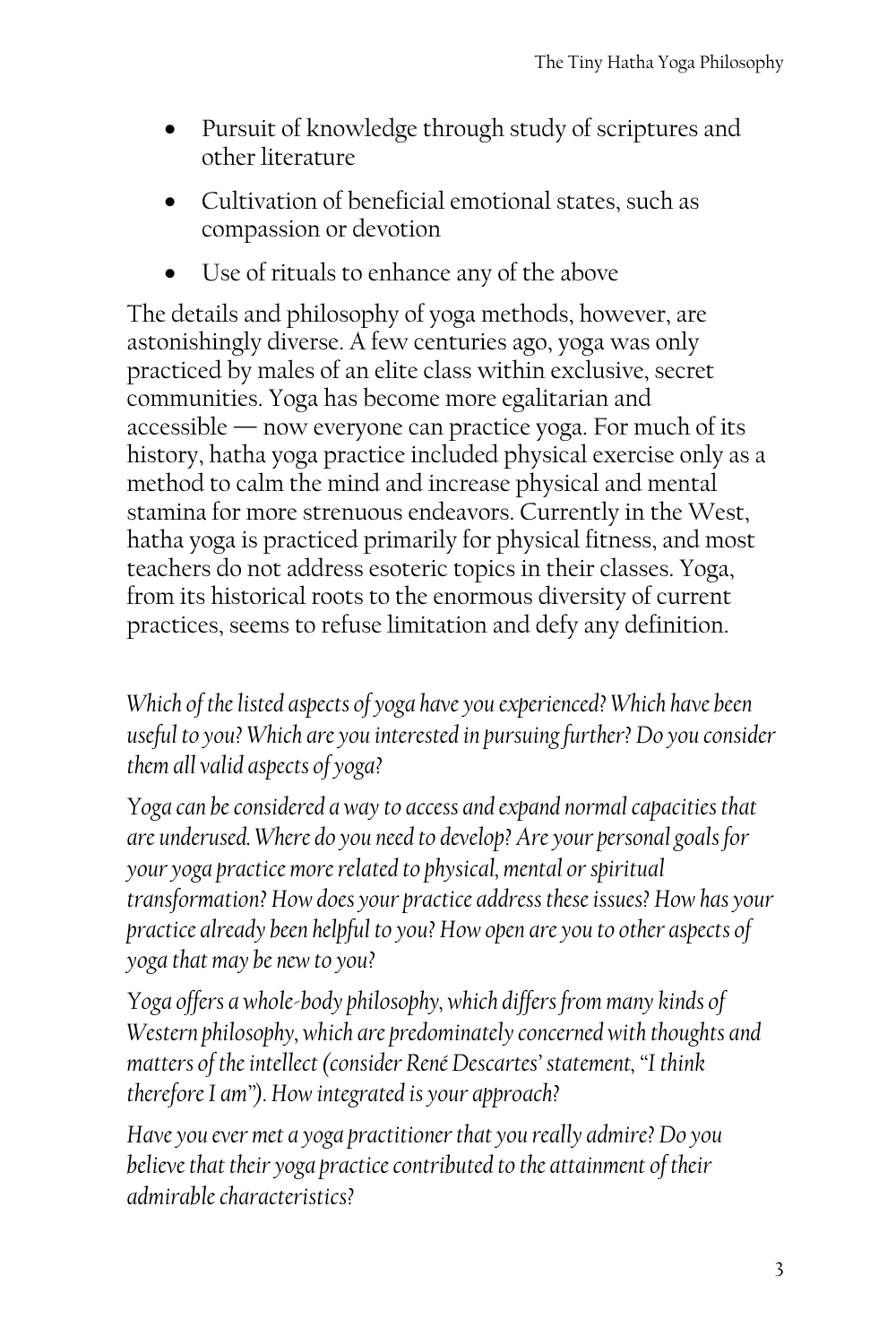## **What does "yoga" mean?**

The Sanskrit word "yoga" has the same root as the English word "yoke" and is usually translated as "union." However, the subject of union is vastly diverse in its description within the yoga tradition. Below is a selection of descriptions of the aspects being joined in yogic union:

- Awareness and action
- Ego and love
- Emotional and rational
- Female (Shakti) and male (Shiva)
- Individual consciousness and absolute consciousness
- Individual person and God
- Inner and outer
- Intention and action
- Knowledge and truth
- Material and energetic
- Mind and body
- Movement and breath
- Nature (prakriti) and spirit (purusha)
- Observer and the observed
- Parts and the whole
- Passive and dynamic
- Practitioner and his or her true nature
- Time and space

The different practices of yoga, according to a conventional analogy, are like the different paths to the top of a mountain: each path takes the traveler through different terrain and landscape, but the ultimate goal — attaining the summit (yogic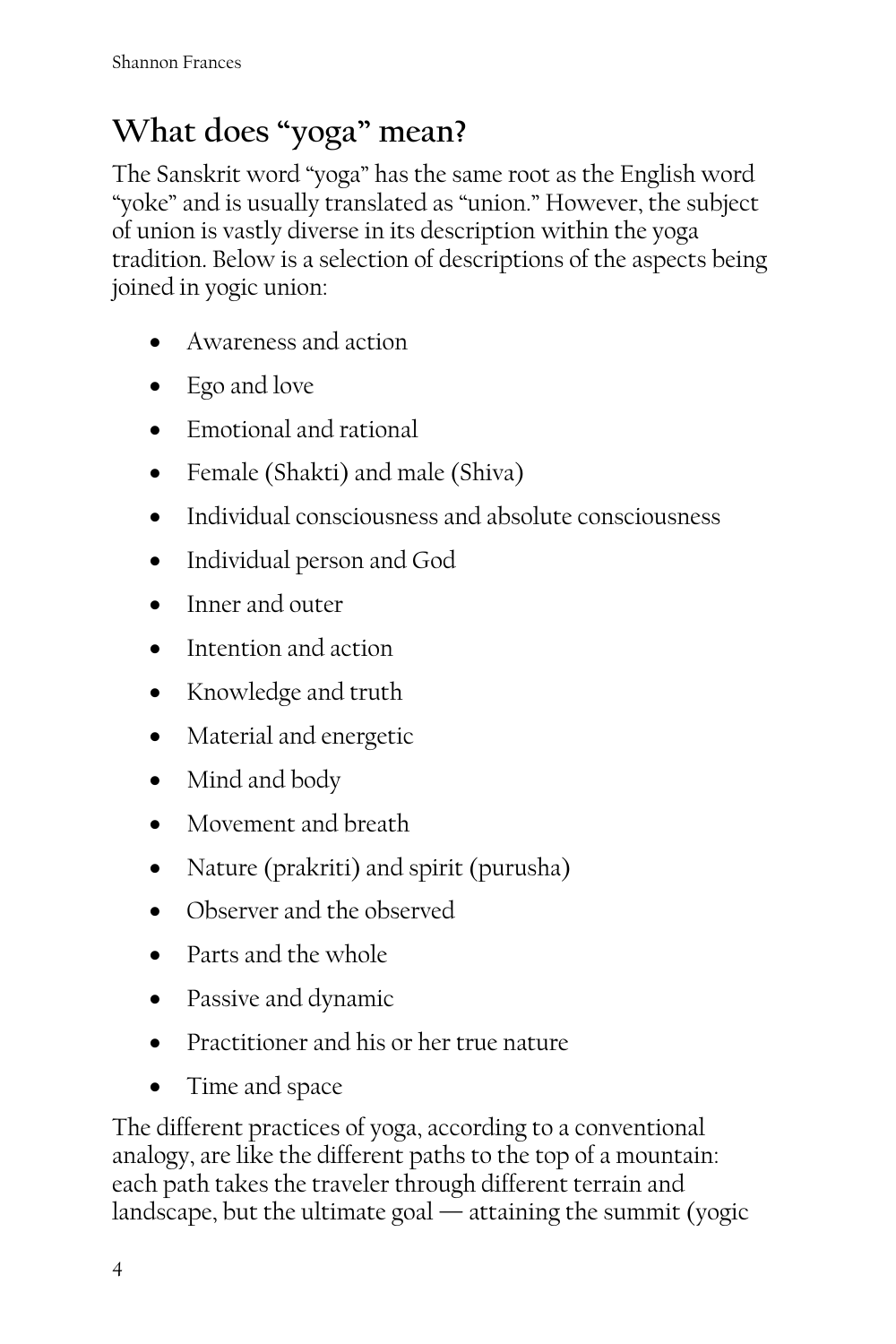$union)$  — is the same. Multiple paths are available to accommodate students of different temperament and ability. Yoga is an experiential practice and, thus, difficult to capture comprehensively in words. Perhaps all descriptions of yogic union are incomplete and yet mean the same thing.

*Which of the descriptions of yogic union above appeal to you? How do they relate to your goals for practicing yoga? How do you define yoga?* 

*What do you desire to yoke yourself to? With what would you like to become unified? Does this desire have anything to do with your yoga practice?* 

*Yoga offers a diversity of emphases and techniques that can be practiced as a way to get fit, to promote health or to facilitate personal development. Yoga can be part of a wholesome and conscious lifestyle, a spiritual discipline and even a competitive sport. Do you believe that all individuals pursuing the many various types of yoga will naturally approach the same state?* 

*Consider your own goal. Do you believe there are multiple paths to attainment? Are different paths appropriate for different people? Do you have a choice of paths, allowing you to select the most appropriate one?* 

*Swami Vivekananda, an Indian philosopher who was instrumental in bringing yoga to the West, may be the first person to have suggested that all Hindu sects and, in fact, all religions, are different paths to the same goal. Within Hinduism, this idea has been criticized as an oversimplification. Some followers of other religions object, believing that their religion is the one true religion. Do you believe that there is a single goal to all human endeavors? If such a goal exists, how would you describe it?* 

*Try to describe your experience of yoga so far. Is it easy for you to describe these experiences in words? Do your experiences match any of the descriptions listed above?*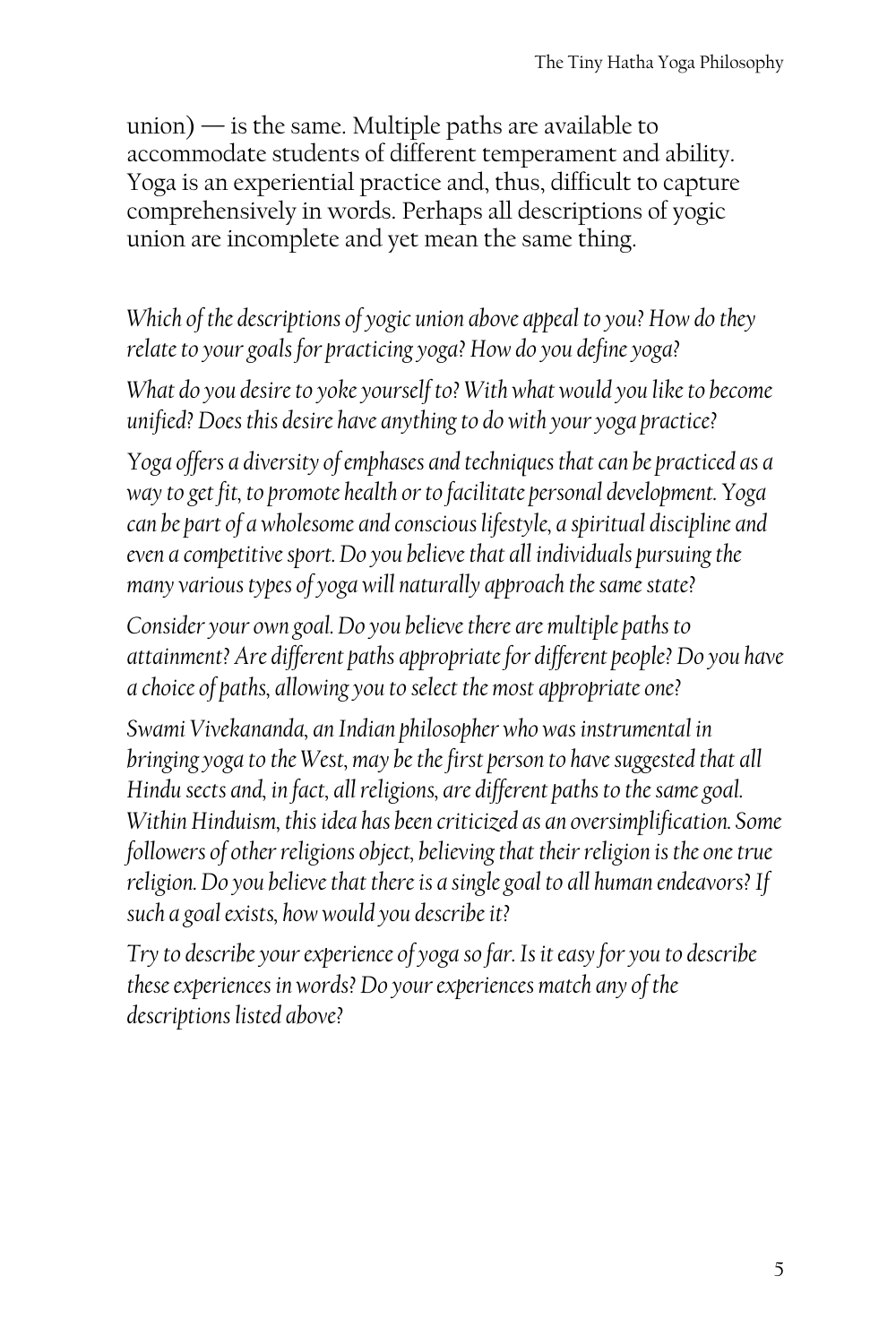## **What kinds of yoga are there?**

There are innumerable yogic paths and the teachings of different paths may be very similar or contradict each other. A few of the most popular kinds of yoga are listed here:

- **Raja** contemplation; emphasis on meditation (includes hatha yoga)
- **Karma** action; ego-transcending behavior (performing selfless service without expecting praise or respect)
- **Mantra** recitation; use of sacred sounds, words or phrases to transcend normal states of consciousness
- **Bhakti** emotion; selfless love and devotion to God or teacher
- **Inana** knowledge; the search for wisdom and insight though discerning study and reflection

There are no clear-cut distinctions between the branches of yoga described here. Any distinguishing practice of one type of yoga may be practiced in a similar way or with a different emphasis or techniques in other types of yoga. For example, tantric yoga is sometimes listed as a separate branch of yoga. Tantric practices are applied with the purpose of sublimating reality (e.g., unite the ordinary with the divine) and include specific use of postures, breathing exercises, gestures, chants, symbolic images, visualization and ritual. Tantric practices can be used with any kind of yoga (or other endeavor, such as martial arts) and most contemporary forms of hatha yoga include tantric practices. The distinction between tantric yoga and other kinds of yoga is largely one of emphasis, although there is enough overlap to be confusing.

It may be helpful to think of yoga as being a tree with different branches (e.g., the types of yoga listed above), twigs (e.g., different schools within one branch) and leaves (individual aspects of practice). Any aspect of yoga can be emphasized as a branch, twig or leaf. For example, kundalini yoga can be considered a branch (where practices are organized around the